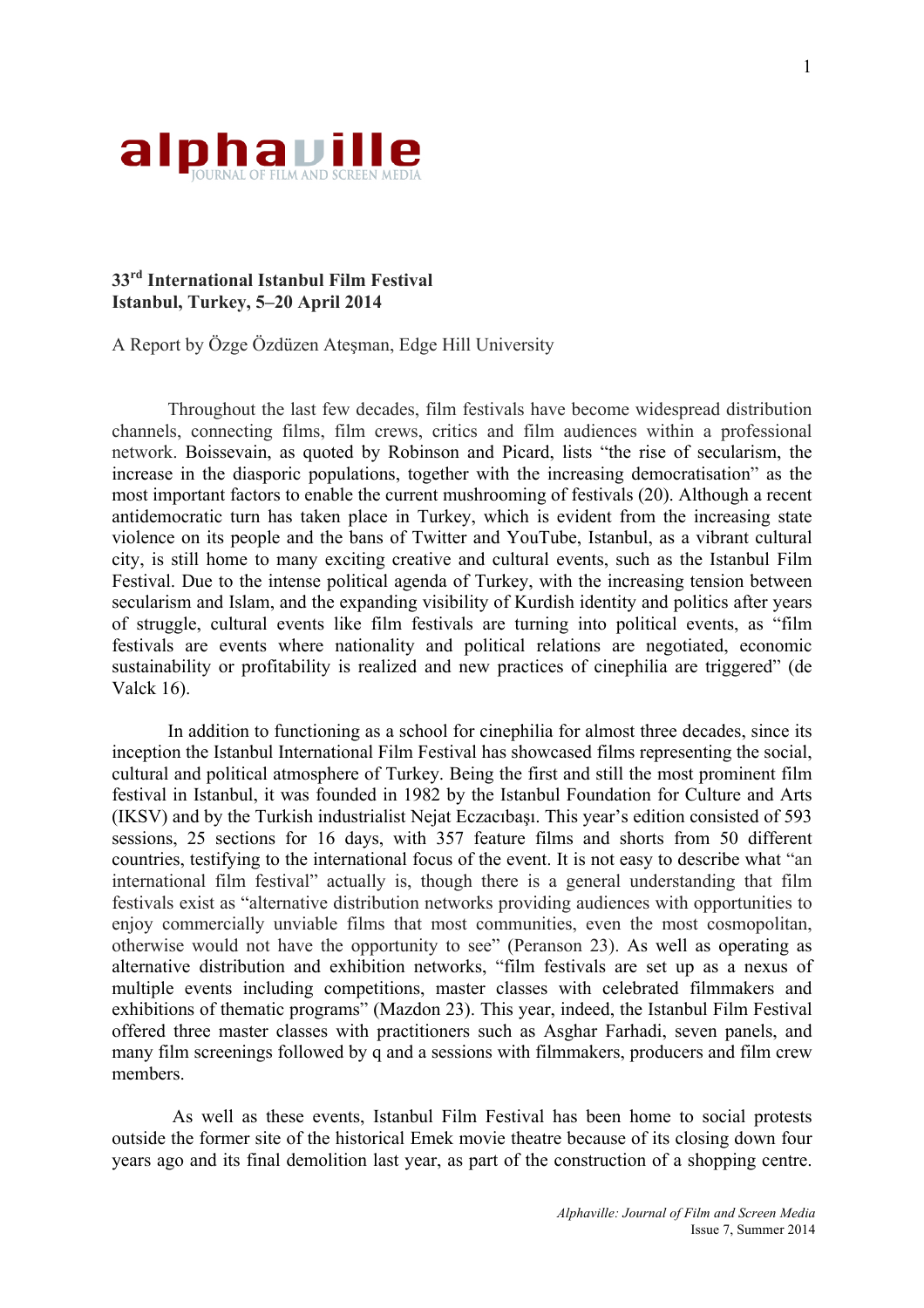As Öncü explains, "the physical transformation associated with globalization in Istanbul has taken place since the mid-1980s: gated communities, five-star hotels, the city packaged as a consumption artifact for tourists, new office towers, expulsion of small business from the central districts, beginnings of gentrification of the old neighborhoods, and world images on billboards and shop windows" (57). Film festivals, according to Robinson and Picard, "are linked to the wider sociological, economic and political context of change, as a site to adapt, reconstruct and re-enact meaningful narrations of the collective being in the global world" (20). Since the early 2000s, construction has been booming even more in Istanbul's peripheral neighbourhoods as well as in the city centre. This has had direct effects on the film festival, which now can only use the two remaining large movie theatres on Istiklal Street, namely the Atlas and the Beyoğlu. The demonstrations against the demolition of the Emek marked the second day of this year's festival. Once the most important symbol of the history of cinema and culture in Turkey, the Emek has become an emblem of the overall repression and brutal neoliberal and Islamic ideology of the current government. Even though it was demolished last year, the protests continue to attract attention to the brutality of the urban regeneration programmes and state violence in Turkey.

In addition to social events and protests, the programme included a variety of international films, in a bid to enhance the festival's multicultural nature. One of the most popular sections was the "Akbank Gala", whose tickets were the most expensive. This section consisted of gala screenings of highly popular American or British art-house films, such as *The Grand Budapest Hotel* (Wes Anderson, 2014) and *Philomena* (Stephen Frears, 2013), which was also the opening film of the festival. Guests representing Yeşilçam, the old Turkish film industry, marked the opening ceremony, as this year is considered to be the 100th year of Turkish cinema. After the screening of *Philomena*, the festival hosted many remarkable Irish and English films, including period dramas like *The Book Thief* (Brian Percival, 2013), social realist films such as *Starred Up* (David Mackenzie, 2013) and witty humour in films like *Life's a Breeze* (Lance Daly, 2013) and *Frank* (Lenny Abrahamson, 2014).

The festival's most celebrated thematic section was a brand new section, "Nerdesin Aşkım?" ("Where Are You, My Love?"), named after the slogan of the LGBTQ communities in the Gezi Park movement. Although LGBTQ films have been screened at the festival for many years, this year marks the first designated LGBTQ section, comprising seven films. Sketching the stories of the everyday lives of gay, lesbian and transsexual characters, these films highlighted attempts at searching for and finding love. My personal favourite was *Something Must Break* (*Nånting måste gå sönder*, Ester Martin Bergsmark, 2014), a stylised story of two men's love in the face of conformity and similarity promoted by the capitalistic societies in which they live. Another film worth noting, Marco Berger's *Hawaii* (2013), displays the intimate tension of the relationship between two gays, who have not yet opened up to each other.

As it has increasingly become the case through the years, the festival hosted many documentaries both from Turkey and abroad. The most remarkable of these, stirring the greatest audience reactions, were related to the "Occupy Gezi Park" movement, the ongoing war in Syria, and the conflicts in Egypt. For instance, the audience of *Istanbul United* (*İstanbul United*, Farid Eslam and Olli Waldhauer, 2013) showed oppositional reactions to what they thought was a misrepresentation of the Gezi movement, and protested against its future screenings in various film festivals. Additionally, one of the most important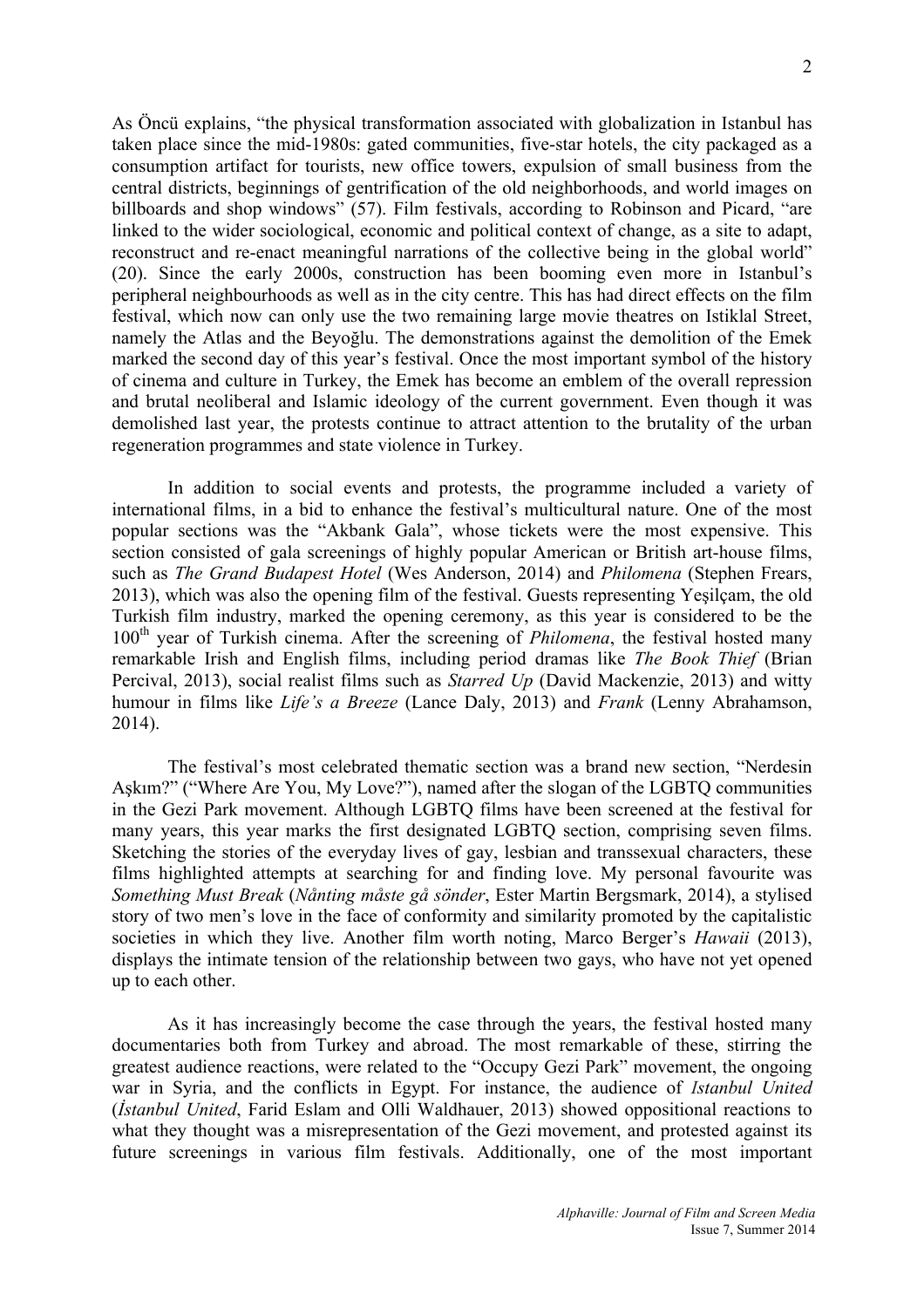documentaries of the festival was *The Return to Homs* (*Al awda a ila Hims*, Talal Derki, 2013), which was also the toughest to watch, as through shots of Homs in ruin, blending with the personal subjectivity of the director and his friends, the film presents a powerful firstperson experience of the damage of war in Syria. Its q and a session, in the presence of the director, was full of fruitful discussions in Turkish, English and Arabic by many activists from Turkey and Syria.

The most remarkable and popular events this year were the ones relating to the changing dimensions of Turkish national cinema. The festival hosted many events relating to the centenary of cinema in Turkey. The panel on political cinema, for instance, hosted Kurdish director Kazım Öz and Turkish director Emin Alper. Öz talked about what being a Kurdish filmmaker in Turkey has implied for him, and commented that Kurdish filmmaking is inherently embedded in a political situation, given both the diasporic nature of the Kurds and the culture of state repression and violence on Kurdish people that exists in many Middle Eastern States. As was the case in many panels and workshops, the first question from the audience related to the Gezi movement. The audience wondered if the movement had changed the ways in which filmmakers engage with politics and art. Öz replied that, before the Gezi movement, Kurdish people experienced similar movements throughout the 1990s; however, for Öz the sense of humour that characterised the Gezi uprising is something new and has the potential to transform the traditional characteristics of cinema and other arts in Turkey. Another important question was on the scope of the "national award" of the Istanbul Film Festival, as his Kurdish film competed for it. Öz was asked whether he defines his cinema as part of the national cinema in Turkey or not. Öz's answer was simple, highlighting that, as a Kurdish filmmaker, he makes Kurdish films in Kurdistan, but his films are also films from Turkey, as he makes films that are from Kurdistan in Turkey. He added that film festivals should redefine their categories of national cinemas and national awards, arguing that they need to find better ways to cope with cinemas like Kurdish cinema in their programmes.

As the awareness of the civil war in Kurdistan and state violence on the Kurdish people in Turkey is increasing, the film festival has been marked by an abundance of Kurdish films for two or three years now. The most remarkable of these were Öz's *Once Upon a Time* (*He Bû Tune Bû*, 2014) and Hüseyin Karabey's *Come to My Voice* (*Were Dengê min*, 2014). Depicting the harsh life experiences of Kurdish seasonal farm workers, *Once Upon a Time* won the special prize of the jury and the FIPRESCI national competition award. *Come to My Voice* also portrays the reality of Kurdish people in Turkey. Turning his camera to the journey of a Kurdish woman and her granddaughter hoping to save the former's son from his arbitrary detention by the Turkish state, Karabey's film won the "People's Choice" and the Cineuropa.org awards this year. After the screening of the film, we discussed with a Kurdish director, Nazif Coşkun, how the end of the civil war in Southeast Turkey impacts on Kurdish films today. Coşkun's short *The Home* (*Welat*, 2013) shows the hard-hitting reality of the depopulation of Kurdish villages by the Turkish state in the 1980s and 1990s. Showing the empty houses and parks in the aftermath of the depopulation, the film presents the empty spaces juxtaposed with the sounds of their former dwellers.

As well as the Kurdish films from Turkey, the festival showcased films from other parts of Kurdistan, such as *My Sweet Pepper Land* (Hiner Saleem, 2013), a film that offers an alternative understanding of Kurdish culture and history. Even though the crime-of-honour aspect of the cultural history of Kurdistan has been overemphasised in the film, at the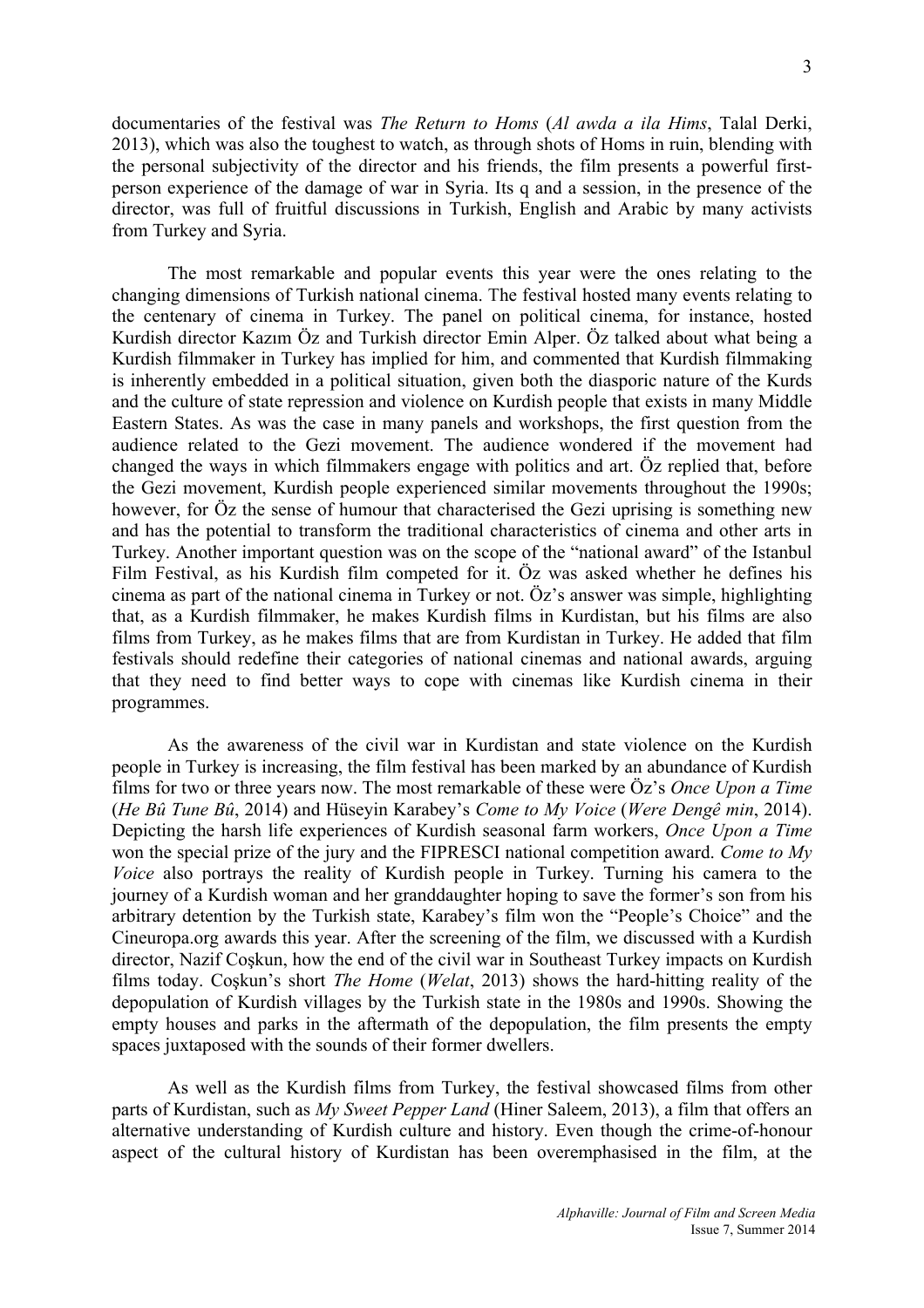expense of other critical issues, the film represents a new direction, being one of the very first examples of the Western genre in new Kurdish cinema. As the "Political Cinema in Turkey" panel showed, cinema in Turkey and the Middle East has been stuck in social realism, and the use of new genres and exploration of different subjects might provide a way out of that.

Another exploration of genre came from Turkish cinema with *Let's Sin* (*İtirazım Var,* Onur Ünlü, 2014). This film experiments with the traditional expectations of crime and comedy. Not only does it make reference to the Gezi by showing flags and other symbols of the movement, but it also stars a political and "modern" imam, the leader of worship in the Sunni Islamic world. The imam in the film can be seen as an example of one of the most important figures of the Gezi movement, the anticapitalist Muslim. Onur Ünlü won the Best Director award for *Let's Sin*. This year's Golden Tulip for the national competition went to *I'm Not Him* (*Ben O Değilim,* Tayfun Pirselimoğlu, 2014), whose curiously powerful appeal lays in its acting performances and use of spaces like the outskirts of Istanbul and the interiors of shantytowns. However, both *I Am Not Him* and *Let's Sin,* as typical examples of New Turkish Cinema, seem "disinterested in the stories of women and subordinate women to men, denying them agency" (Suner 163).

This year's festival was marked by its blending of politics, art and cinephilia. Both events and films were enriched by the politically aware nature of their audiences. The q and a sessions after the screenings went into great depth and the panels were always full, demonstrating the persisting power of cinephilia and of film festivals. The increasing visibility and representation of LGBTQ and Kurdish identities and the influence of the Gezi movement seem to have been the nexus of this year's festival, and will probably continue being so, for "film festivals [have] powerful transformative capacities of the testimonies on display and activist functions as well" (Torchin 6).

## **Works Cited**

Boissevain, Jeremy. *Revitalizing European Rituals*. London: Routledge, 1992. Print.

*The Book Thief.* Dir. Brian Percival. Fox 2000 Pictures, 2013. Film.

Chan, Felicia. "The International Film Festival and the Making of a National Cinema". *Screen* 52.2 (2011): 253–60. Print.

*Come to My Voice* [*Were Dengê min*]*.* Dir. Hüseyin Karabey. Asi Film, 2014. Film.

*Frank.* Dir. Lenny Abrahamson. Runaway Fridge Productions, 2014. Film.

*The Grand Budapest Hotel.* Dir. Wes Anderson. Scott Rudin Productions, 2014. Film.

*Hawaii*. Dir. Marco Berger. La Noria Cine, 2013. Film.

*I'm Not Him* [*Ben O Değilim*]*.* Dir. Tayfun Pirselimoğlu. Zuzi Film, 2013. Film.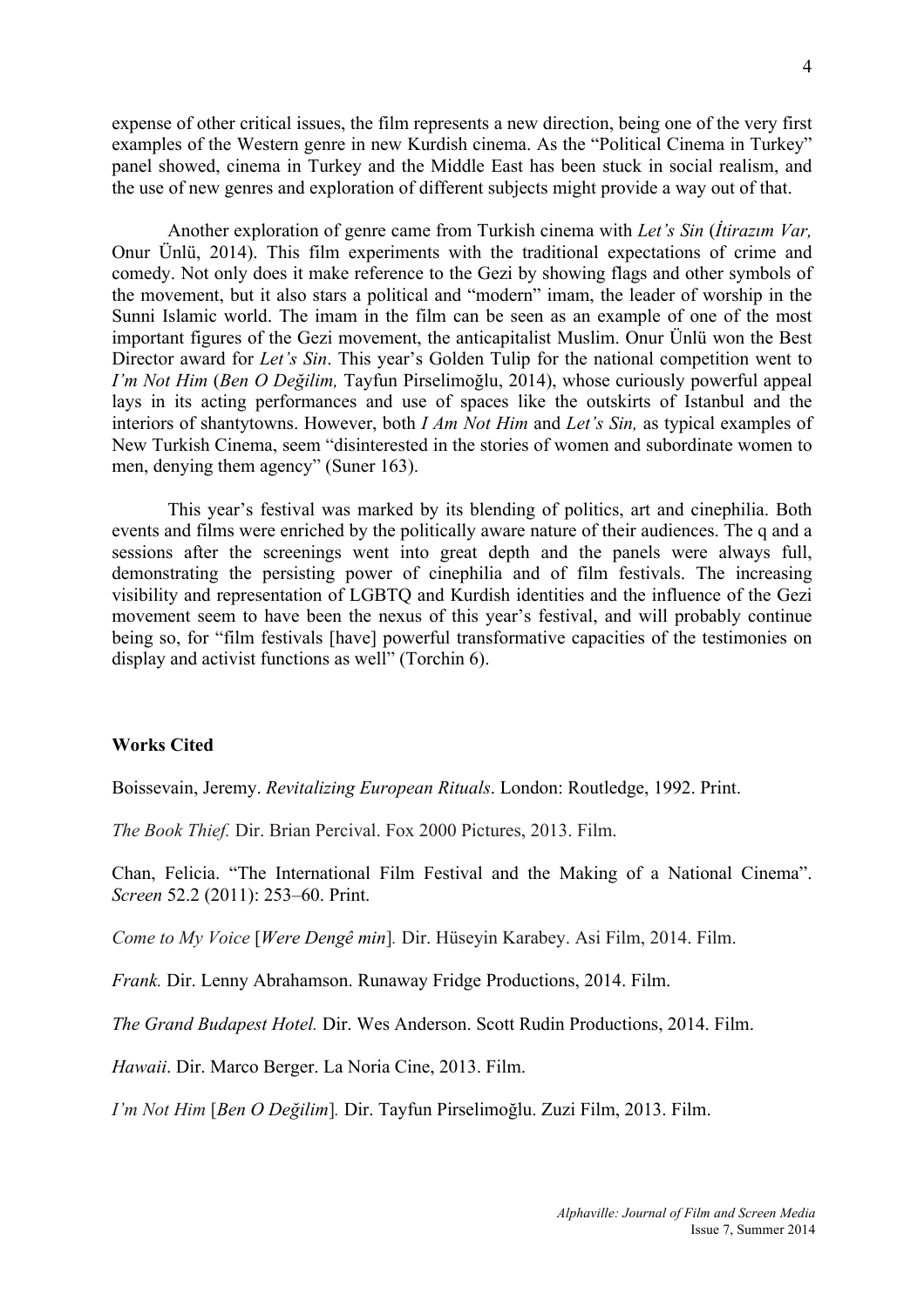*Istanbul United* [*İstanbul United*]*.* Dir. Farid Eslam and Olli Waldhauer. Nippes Yard Production and Port au Prince Film & Kultur Produktion, 2013. Film.

*Let's Sin* [*İtirazım Var*]*.* Dir. Onur Ünlü. U10 Film, 2014. Film.

*Life's a Breeze.* Dir. Lance Daly. Fastnet Films, 2013. Film.

Mazdon, Lucy. "The Cannes Film Festival as Transnational Space". *Post Script: Essays in Film and the Humanities* 25.2 (2006): 19–30. Print.

*My Sweet Pepper Land.* Dir. Hiner Saleem. Agat Films & Cie, 2013. Film.

*Once Upon A Time* [*He Bû Tune Bû*]*.* Dir. Kazım Öz. Yapim 13 Film Production & Al Jazeera, 2014. Film.

Öncü, Ayşe. "The Myth of 'Ideal Home' Travels Across Borders to Turkey". *Space, Culture and Power: New Identities in Globalizing Cities*. Eds. Ayşe Öncü and Petra Weyland. London and New Jersey: Zed Books, 1997. 56–72. Print.

Peranson, Mark. "First You Get the Power, Then You Get the Money: Two Models of Film Festivals". *Dekalog 3: on Film Festivals*. Ed. Richard Porton. London: Wallflower, 2009. 23–37. Print.

*Philomena.* Dir. Stephen Frears. Weinstein Company, 2013. Film.

*The Return to Homs* [*Al awda a ila Hims*]. Dir. Talal Derki. Proaction Film, 2013. Film.

Robinson, Mike and David Picard. "Remaking Worlds: Festivals, Tourism and Change". *Festivals, Tourism and Social Change: Remaking Worlds*. Eds. David Picard and Mike Robinson. Clevedon: Channel View Publications, 2006. 1–31. Print.

*Something Must Break* [*Nånting måste gå sönder*]. Dir. Ester Martin Bergsmark. Garagefilm International, 2014. Film.

*Starred Up.* Dir. David Mackenzie. Sigma Films, 2013. Film.

Suner, Asuman. *New Turkish Cinema: Belonging, Identity, Memory*. London: I.B. Tauris, 2009. Print.

Torchin, Leshu. "Networked for Advocacy: Film Festivals and Activism". *Film Festival Yearbook 4: Film Festivals and Activism*. Eds. Dina Iordanova and Leshu Torchin. St Andrews: St Andrews Film Studies, 2012. 1–13. Print.

Valck, Marijke de. *Film Festivals: From European Geopolitics to Global Cinephilia*. Amsterdam: Amsterdam U.P., 2007. Print.

*The Home* [*Welat*]*.* Dir. Nazif Coşkun. 2013. Film.